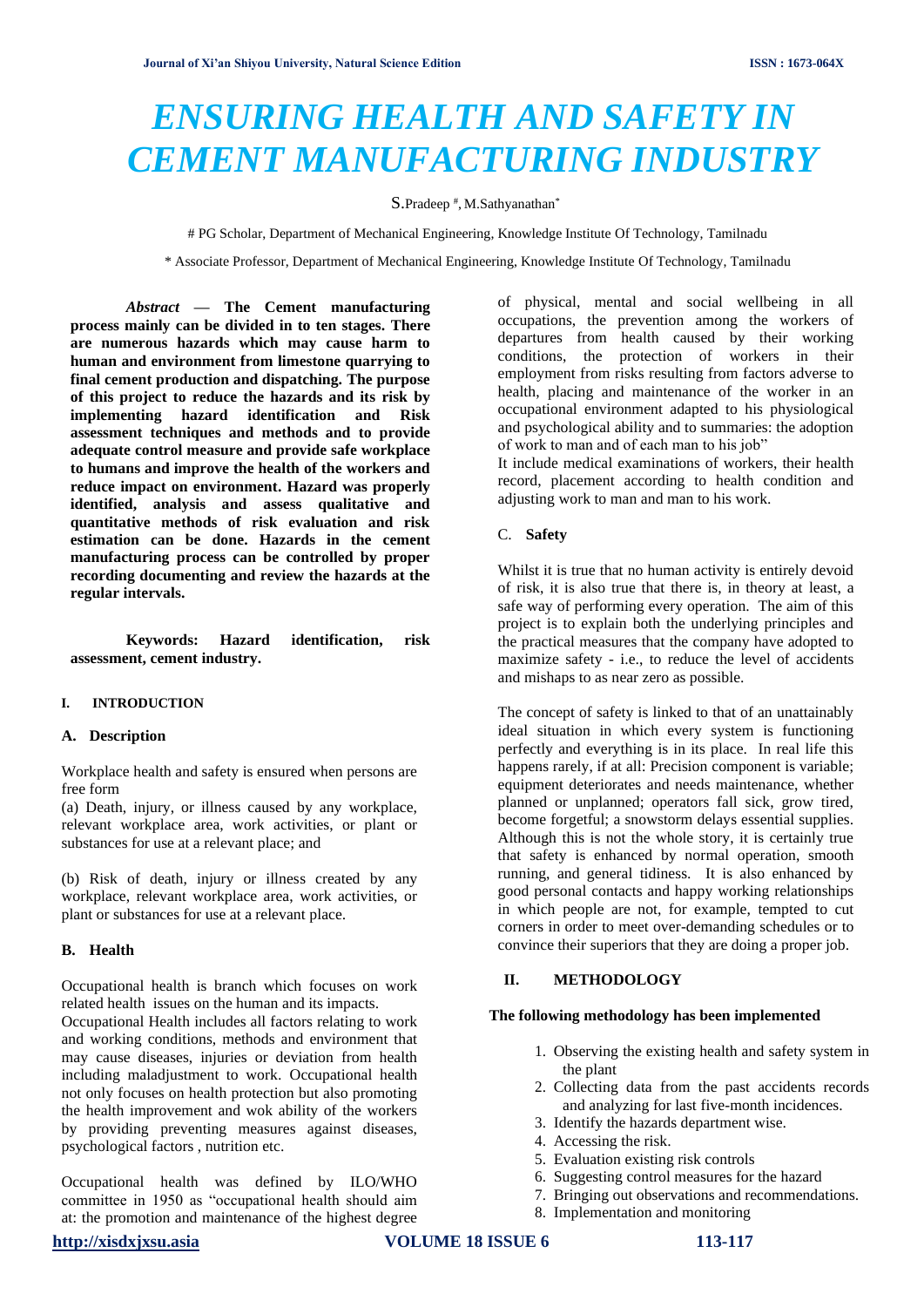The risk assessment procedure can best be illustrated in the following way.



 **Fig 1. Risk Assessment Procedure**

|                      |      | Rating | Injury                                |
|----------------------|------|--------|---------------------------------------|
| Slightly<br>harmful  | (SH) |        | Minor Injury / First<br>aid           |
| Harmful              | (H)  | 2      | Hospitalization<br>Off site treatment |
| Extremely<br>Harmful | (EH) | 3      | Permanent<br>Disability / Fatality    |

# **1. Rating of Hazards.**

All activities are examined for hazards and corresponding risks based on the severity rating and probability rating.

Risk Score = Probability x Severity

**A.** Severity Rating :

Table:1 Severity Rating

**B.** Probability Rating :

|                    |      | Rating         | Probability                                           |
|--------------------|------|----------------|-------------------------------------------------------|
| Highly<br>unlikely | (HU) |                | Occasionally / Very<br>Rare<br>(More than five years) |
| Unlikely           | (U)  | $\overline{2}$ | Rare (More than one year)                             |
| Likely             | (L)  | 3              | Sometimes (Once in less than<br>6 months)             |

Table:2 Probability Rating

**C.** Risk Rating

|                                        |                              |                              | <b>Risk Severity Ratings(S)</b> |                                |  |
|----------------------------------------|------------------------------|------------------------------|---------------------------------|--------------------------------|--|
|                                        |                              | Slightly<br>harmful<br>(SH)1 | Harmful<br>$(H)$ 2              | Extremely<br>Harmful<br>(EH) 3 |  |
| <b>Risk</b><br>probabilit<br>Ratings(P | Highly<br>unlikely<br>(HU) 1 | Trivial<br>(1)               | Tolerable<br>(2)                | Moderate<br>(3)                |  |
|                                        | Unlikely<br>(U) 2            | Tolerabl<br>e(2)             | Moderate<br>(4)                 | Substantia<br>1 (6)            |  |
|                                        | Likely                       | Moderat<br>e                 | Substantia<br>(6)               | Intolerabl<br>e(9)             |  |



# **2.Significance Hazards**

Acceptability or Non acceptability of hazards is identified as follows.

- 1. All hazards having risk level Substantial and above i.e. risk level as 6 and 9 are considered as non-acceptable.
- 2. Other hazards with Moderate, Tolerable or Trivial risk rating i.e. risk levels 1 to 4 are considered as acceptable hazards.

Hazard identification and risk assessment in the workplace should be done and necessary control measures to be provided before it causes harm to humans , property, and environment.

All hazards that have been assessed should be dealt with in order of priority in one or more of the following hierarchy of controls

- 1. Hazard Elimination: remove it from the workplace
- 2. Substitution Hazard to be controlled by substituting the another substance/job/place.
- 3. Isolate or enclose the hazard: separate the hazard from the workplace.
- 4. Use engineering solutions: modify existing machinery or plant or purchase different machinery or plant.
- 5. Administrative Procedures: develop work methods to reduce the conditions of risk, eg:
	- a. Written Safe Operating Procedures
	- b. High hazard job to be provided with time restricted shifts.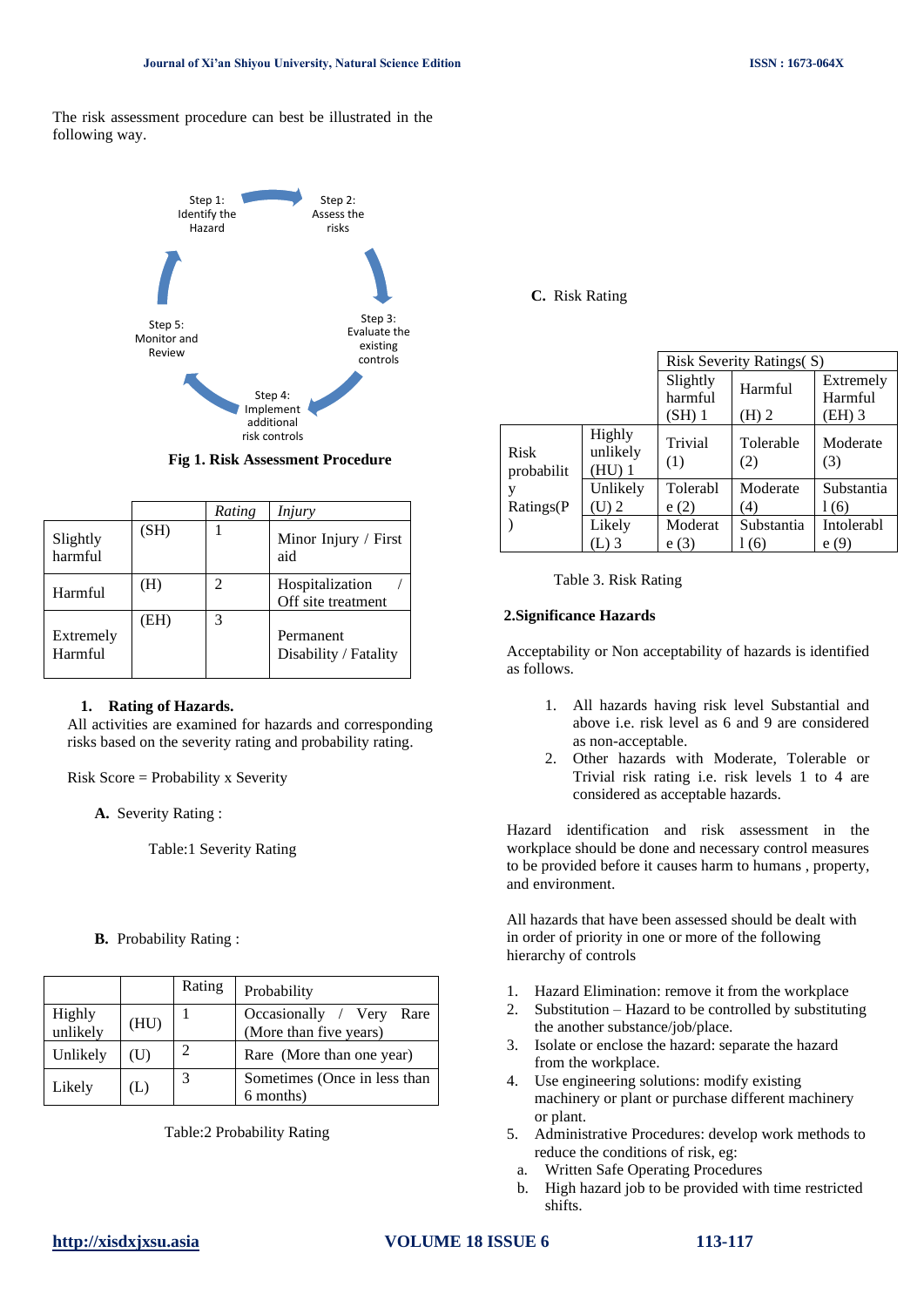- c. Staff trained in the correct operating procedures.
- 6. Use Personal Protective Equipment (PPE) and training in its use: this should only be used as a last resort to deal with the hazard, where the hazard cannot be removed or reduced by any other means, eg:
	- a. Proper PPE's should be used while handling the chemicals
	- b. Protecting eyes from flying particles.
	- c. Protecting feet safety boots.

All the hazards and its control measures to be assigned to the designated employee and target date must be provided and it should meet all the safety requirements once completed.

# **III. RESULTS AND DISCUSSIONS**

The following hazard were identified, and control measures were provided.

- 1. While Unloading and loading of hazardous Waste , there was a possibilities of inhalation fumes and vapours. It may cause health hazard to be person engaged to work. Proper PPE'S and training should be provided to employees. Risk Score  $-R = 3 \times 3 = 9$ (High risk), After control measures  $R = 1 x 1 = 1$ (low risk)
- 2. Gas cylinders loading / Unloading may cause fire hazard without the spark arrestors. Spark arrestors and MSDS to be ensured before engaging to work.
- 3. Loading and unloading area platform accumulated with huge cement dust . It may cause trip hazard. Platform cleaning frequency to be increased.
- 4. Work inside the clinker causing high heat hazard to the workmen engaged. Safe work procedures(SWP) to be implemented and work permit to be verified.
- 5. SWP to be implemented for the cooking gas cylinders in the canteen. Improper handling may cause fire hazard.
- 6. Air Borne dust causing the health hazard. Vacuum cleaner to be used and Adequate control measures to be implemented. FFP1 or FFP2 pollution control mask to be used.
- 7. Quality checking of the cement causing risk score level high because testing the sample by using acids. Also collecting of samples at high temperature may cause heat hazard, heat resistance and acid resistance PPE's to collecting and testing the samples.
- 8. Fall of materials around the around the conveyor while feeding the limestone in the kiln. Fencing should be provided around the conveyor. Signage boards to be provided near the conveyor.
- 9. Full Body harness using for the height work has no shock absorber. Full body harness with shocker absorber will provide additional to be workmen engaged in the height work.

#### **Recommendations.**

- 1. Risk assessment to be done and find the acceptable level of risk by conducting hazard identification and risk assessment technique. Immediate action to be taken if risk is not acceptable. Adequate control measure to be implemented and monitored to minimize the risk to acceptable level.
- 2. To minimize the risks identified , risk control effectiveness should be monitored, re- evaluated, and check compliance with decisions.
- 3. Adequate control measure is necessary for implementing risk evaluation decisions.
- 4. Risk assessment should be periodically reviewed at least once in a year
- 5. Major prone areas to be identified and risk to be minimized to the acceptable level by frequently conducting risk assessment.

## **IV. CONCLUSION**

 The various hazards which associated with different works are identified and determination of control is provided to eliminate or to bring the risk under the acceptance level by implementing hazard identification and risk assessment technique.

It was found that most of the hazards occurred are due to improper working methods followed by workers. Safety training and safety policy are essential determinants to enhance health and safety performance. Health and safety standards and goals, and health and safety management, which include personal involvement, communication, workplace hazards and physical work environment as factors that enhance health and safety activities in cement manufacturing industry.

Health and safety in cement manufacturing industry can be ensured by taking safety programs to eliminate the existing hazard or bring the risk under acceptable limit and implementing hazard identification and risk assessment technique to identify new hazards. It is a continuous process of risk assessment.

## **REFRENCES**

- **1.** Syed Sana Mehraj1, G.A. Bhat1, Henah Mehraj Balkhi2, "Cement factories and human health", Int J Cur Res Rev, Sept. 2013/ Vol 05 (18).
- **2.** Manish Kumar1, "Risk Assessment in Cement Manufacturing Process", Vol. 8 Issue 04, April-2019. International Journal of Engineering Research & Technology (IJERT) ISSN: 2278-0181
- **3.** S. Khaviya1, S. Kavitha2, S. Manoj3, "A Risk Assessment Study on Occupational Hazards in Cement Industry", Volume: 04 Issue: 12 | Dec-2017.
- **4.** Selçuk Çankaya1, Simge Çankaya2, "Occupational health and safety in cement industry", ISSN 1314-7234, Volume 9, 2015.
- **5.** Zhang Canfenga, Yuan Shujiea,b,\*, Li Dong,